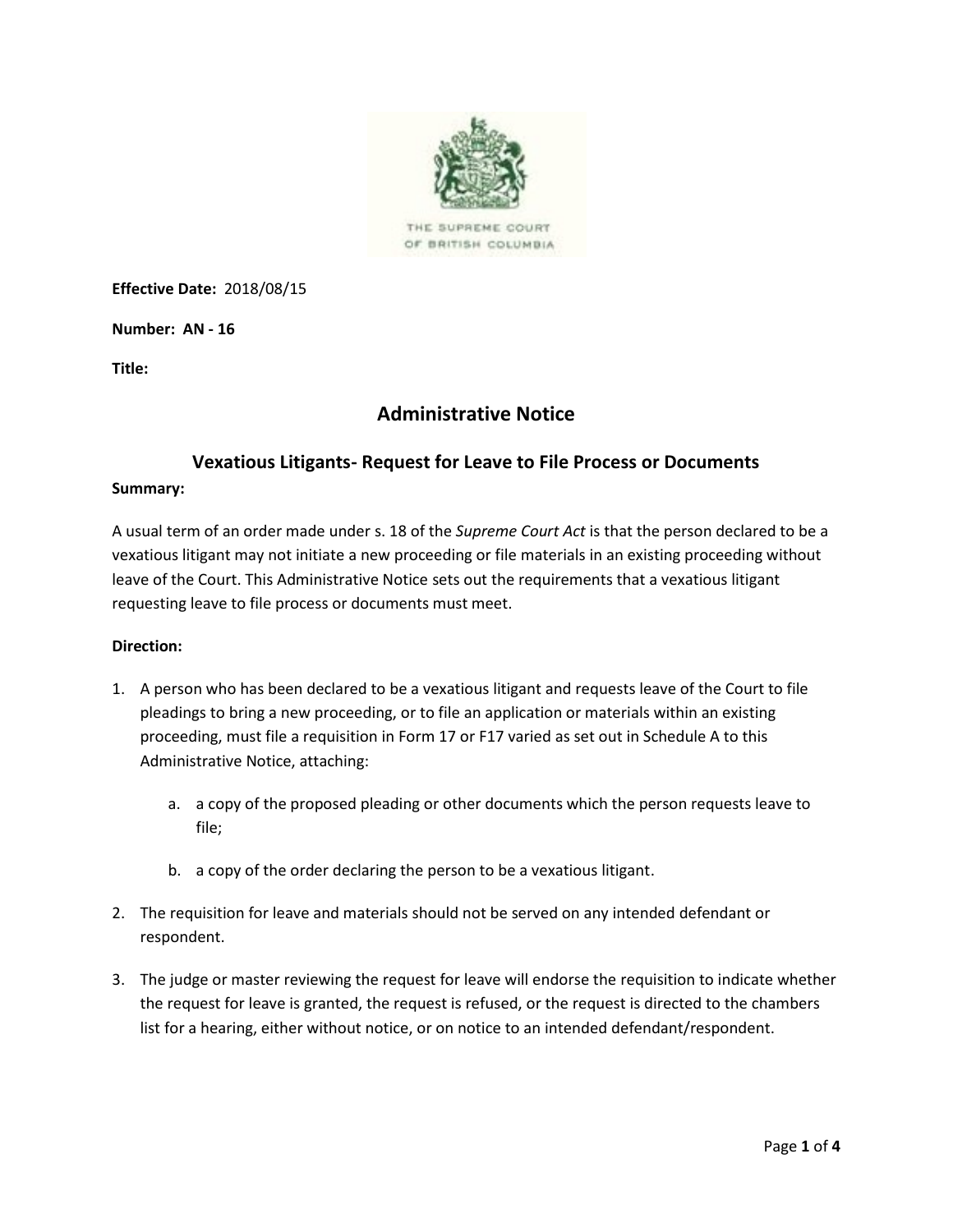4. A person who is served with or otherwise becomes aware of process or materials filed by a vexatious litigant who has not obtained prior leave of the Court, should bring this circumstance to the attention of the local registry. The Court may issue an *ex mero motu* order declaring the process filed to be a nullity or may make other such order as the circumstances require.

> **Registrar Stuart Cameron Supreme Court Registrar**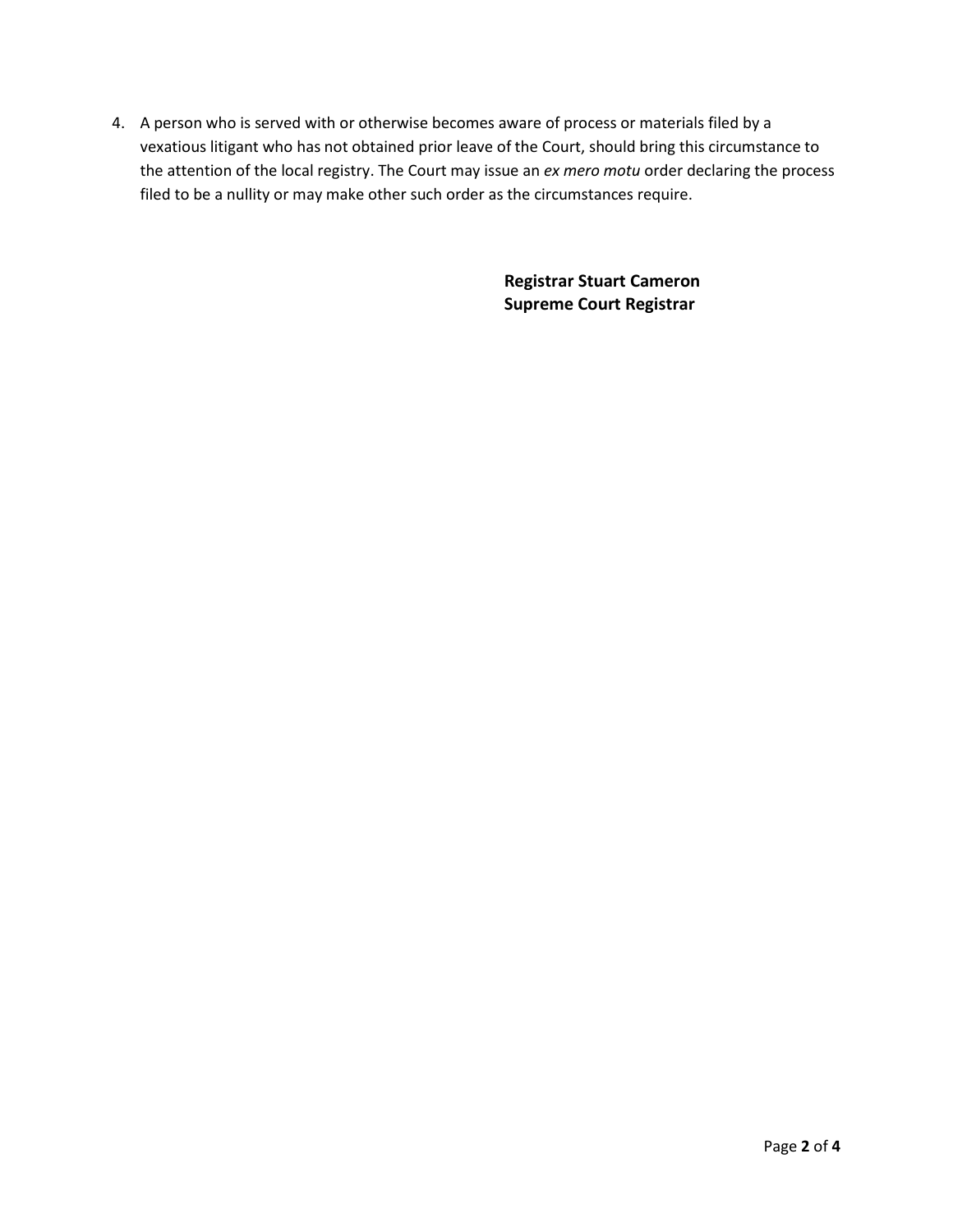Form 17

No. .......................................

.................................. Registry

*In the Supreme Court of British Columbia*

# **In the Matter of the** *Supreme Court Act*

# **Section 18 – Vexatious Proceedings**

Name of Person requesting Leave

\_\_\_\_\_\_\_\_\_\_\_\_\_\_\_\_\_\_\_\_\_\_\_\_\_\_\_\_\_

# **REQUISITION – GENERAL**

**Filed by:** .........................................................

*[Requesting party(s)]*

Required:

1. Leave to file the attached documents.

The reasons why the Court should grant leave to file these documents are:

\_\_\_\_\_\_\_\_\_\_\_\_\_\_\_\_\_\_\_\_\_\_\_\_\_\_\_\_\_\_\_\_\_\_\_\_\_\_\_\_\_\_\_\_\_\_\_\_\_\_\_\_\_\_\_\_\_\_\_\_\_\_\_\_\_\_\_\_\_\_\_\_\_\_\_\_

\_\_\_\_\_\_\_\_\_\_\_\_\_\_\_\_\_\_\_\_\_\_\_\_\_\_\_\_\_\_\_\_\_\_\_\_\_\_\_\_\_\_\_\_\_\_\_\_\_\_\_\_\_\_\_\_\_\_\_\_\_\_\_\_\_\_\_\_\_\_\_\_\_\_\_\_

\_\_\_\_\_\_\_\_\_\_\_\_\_\_\_\_\_\_\_\_\_\_\_\_\_\_\_\_\_\_\_\_\_\_\_\_\_\_\_\_\_\_\_\_\_\_\_\_\_\_\_\_\_\_\_\_\_\_\_\_\_\_\_\_\_\_\_\_\_\_\_\_\_\_\_\_

\_\_\_\_\_\_\_\_\_\_\_\_\_\_\_\_\_\_\_\_\_\_\_\_\_\_\_\_\_\_\_\_\_\_\_\_\_\_\_\_\_\_\_\_\_\_\_\_\_\_\_\_\_\_\_\_\_\_\_\_\_\_\_\_\_\_\_\_\_\_\_\_\_\_\_\_

\_\_\_\_\_\_\_\_\_\_\_\_\_\_\_\_\_\_\_\_\_\_\_\_\_\_\_\_\_\_\_\_\_\_\_\_\_\_\_\_\_\_\_\_\_\_\_\_\_\_\_\_\_\_\_\_\_\_\_\_\_\_\_\_\_\_\_\_\_\_\_\_\_\_\_\_